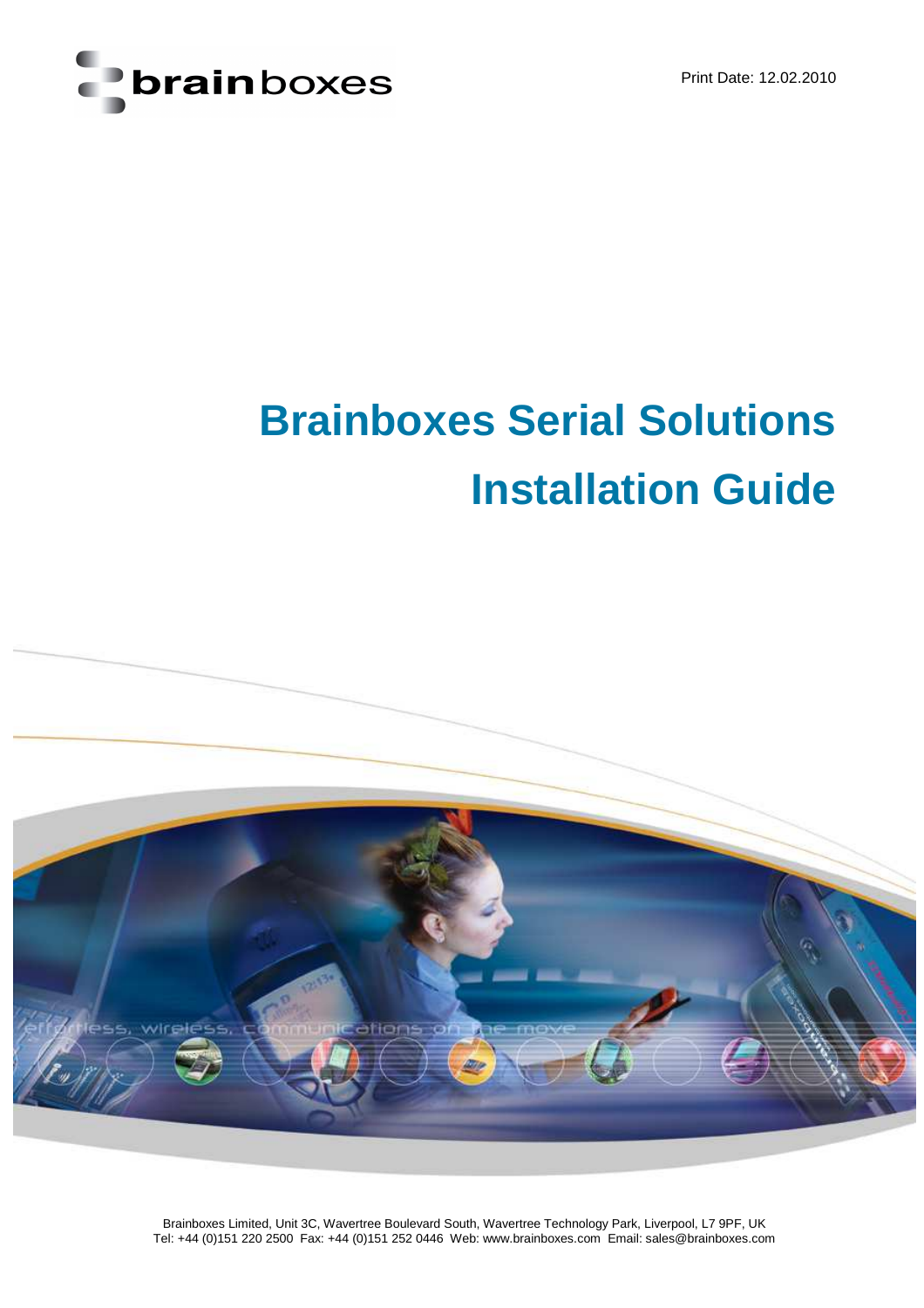# Contents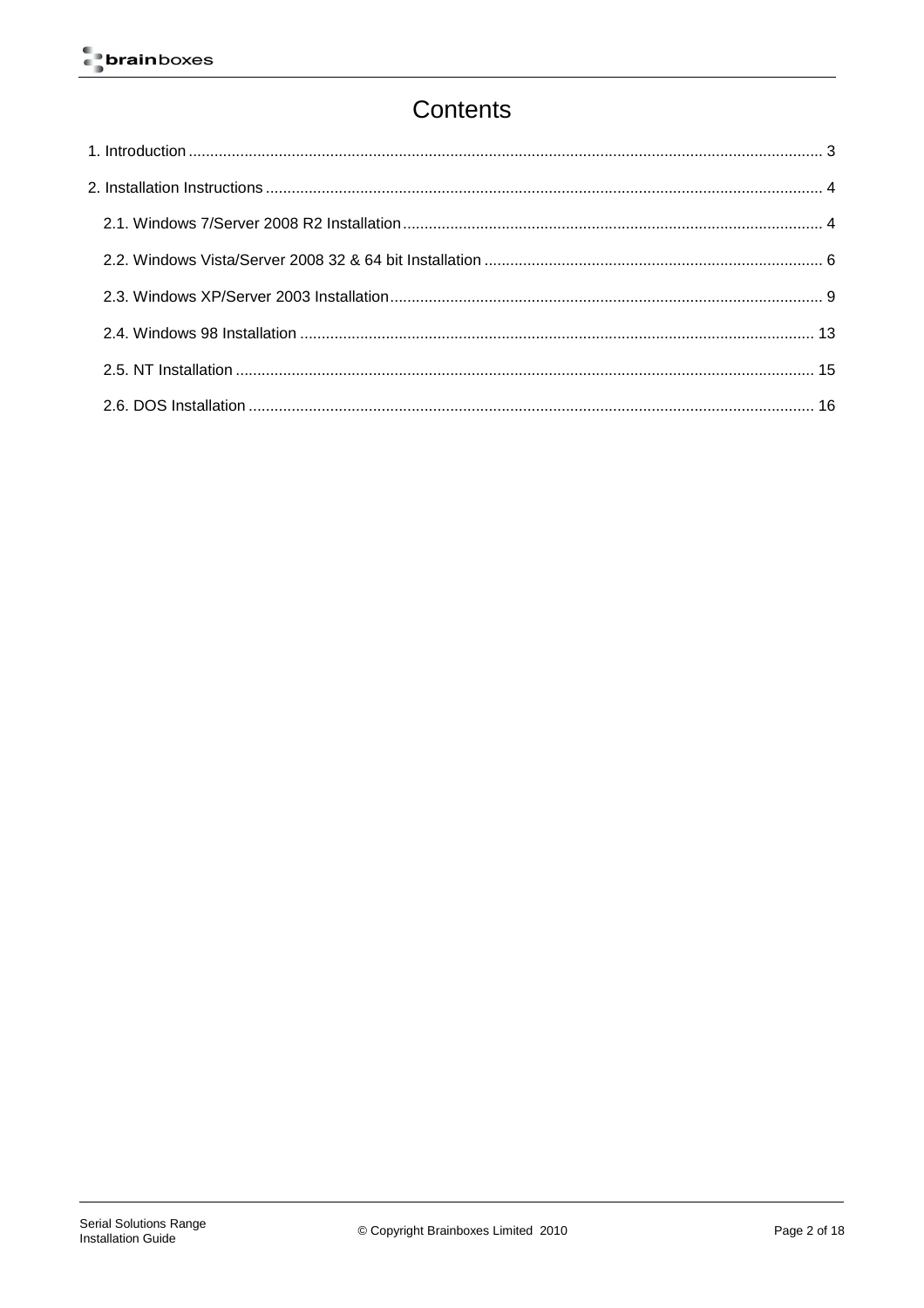# **1. Introduction**

This Installation Guide contains all the information that you will need to install your Brainboxes card in the following Operating Systems.

- Windows Server 2008 R2
- Windows 7 32 & 64 bit
- Windows Vista 32 & 64 bit
- Windows Server 2008 32 & 64 bit
- Windows XP 32 & 64 bit
- Windows Server 2003 32 & 64 bit
- Windows 2000
- Window 98
- Windows NT
- MS DOS



For details on configuring, testing, un-installation and Technical Specifications please see the Serial Solutions product manual available on the Serial Solutions CD or to download from the Brainboxes website.

x64 Edition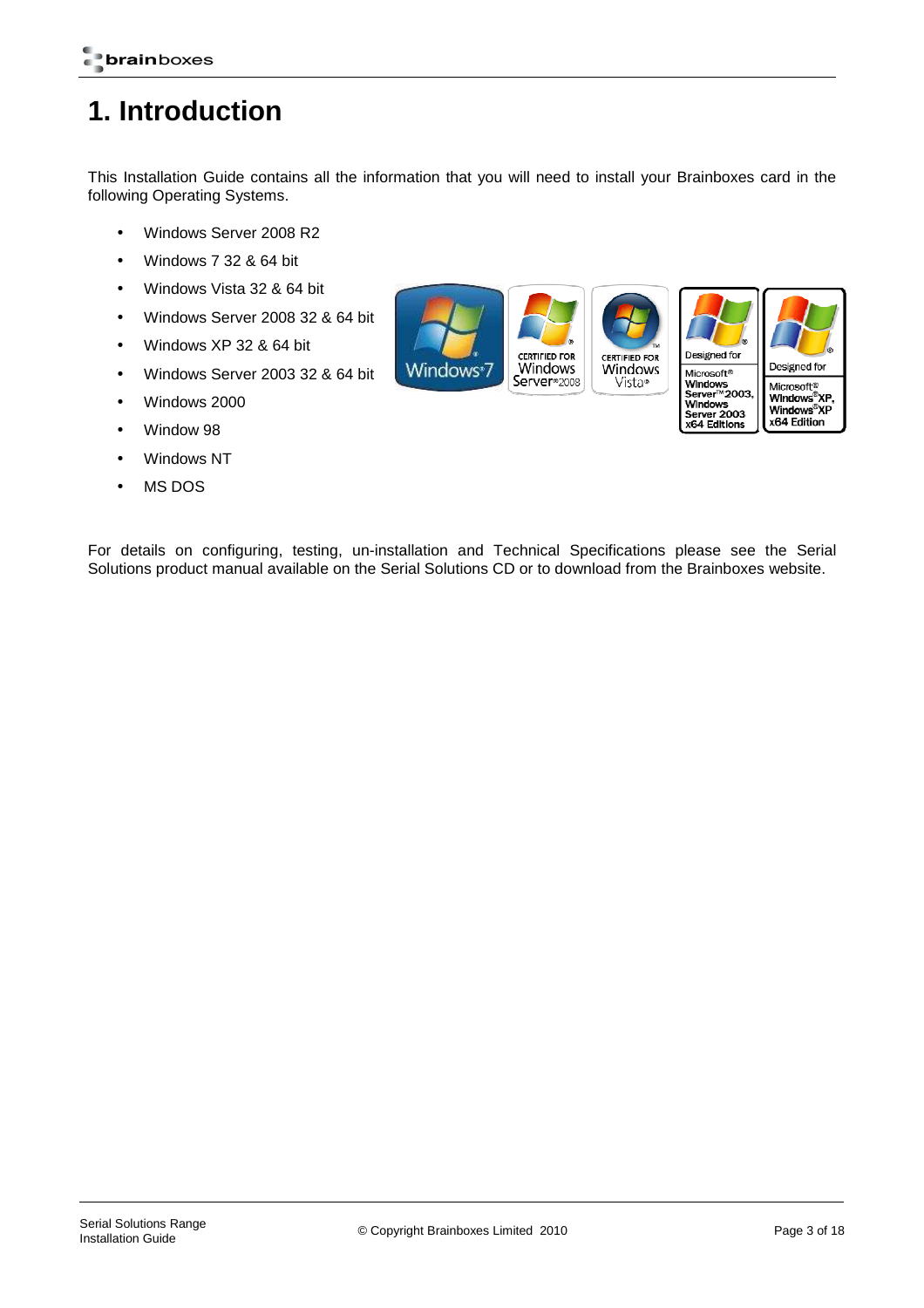# **2. Installation Instructions**

# **2.1. Windows 7/Server 2008 R2 Installation**

1. When you boot into Windows 7, Windows update will automatically search for the latest drivers. If you have a connection to the internet, the drivers will be installed and the device will be ready to use.



2. If there is no connection to the internet available then a message will appear saying that the drivers were not installed successfully.



- 3. To install the drivers Device manager will need to be opened. To open device manager go to the control panel, system, hardware tab, then click on device manager button.
- 4. Once this is open you will see the yellow ! icon in the other devices node. Right click on the device and select Update Driver Software.

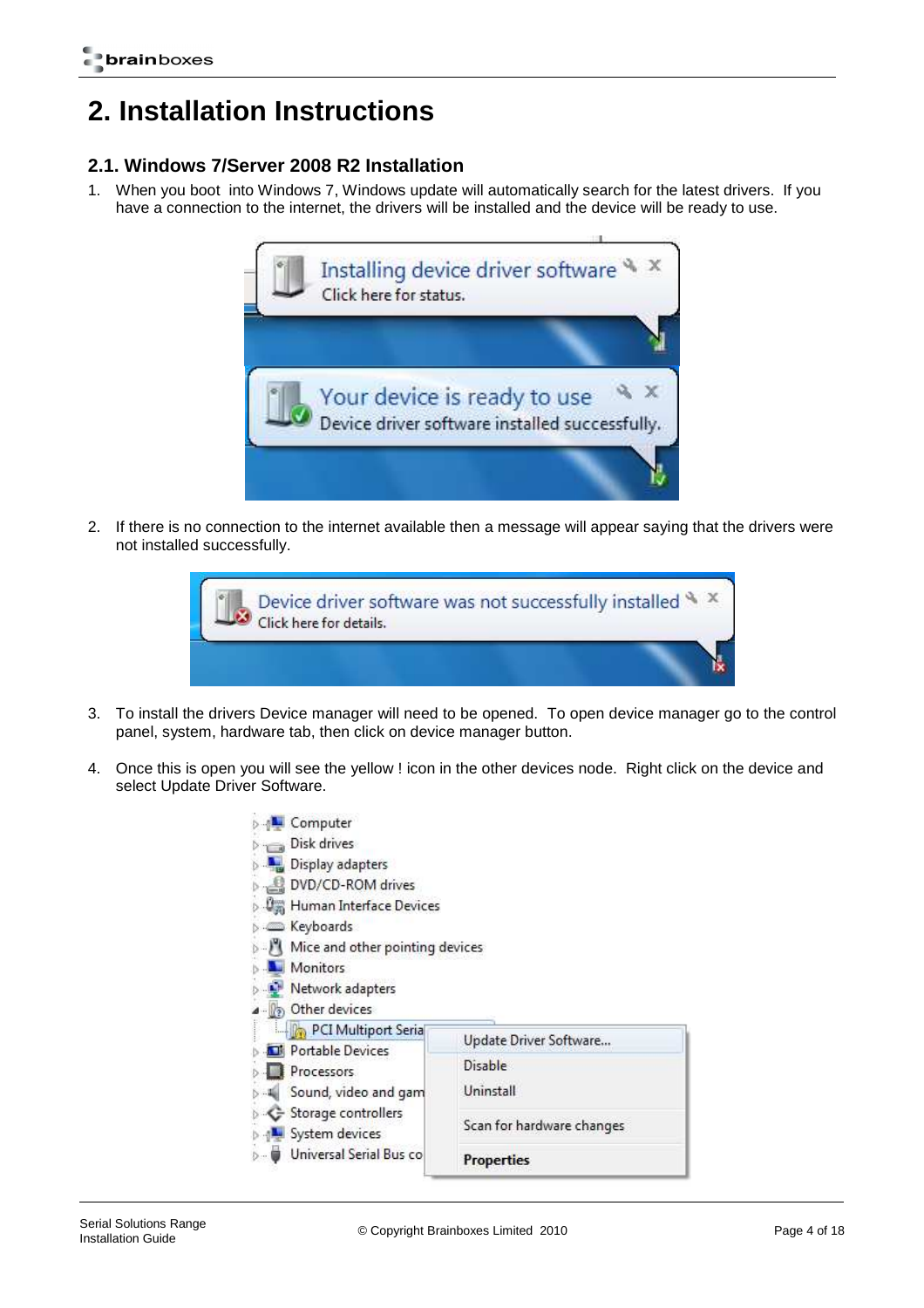5. If your Brainboxes card came with a CD insert it now and select to search automatically and the driver software will be found and installed. If not and you have a folder with the drivers, select to browse your computer for the drivers.



6. Select the folder which contains the driver files and then the folder will be searched and the drivers found. The drivers will then be installed and then you will get a message saying that the drivers have been installed successfully.

| <b>Browse for driv</b>                                        | Select the folder that contains drivers for your hardware.                |        |
|---------------------------------------------------------------|---------------------------------------------------------------------------|--------|
| Search for driver so<br>C:\Users\Test\Des<br>Include subfolde | Desktop<br>Libraries<br>Test<br>Þ<br>Computer<br>Þ<br>Network             |        |
| Let me pic<br>This list will s<br>software in th              | Build96 (Win7 logo)<br>SsWin<br>SsWin9x<br>Build96 (Win7 logo)<br>Folder: | ver    |
|                                                               | OK                                                                        | Cancel |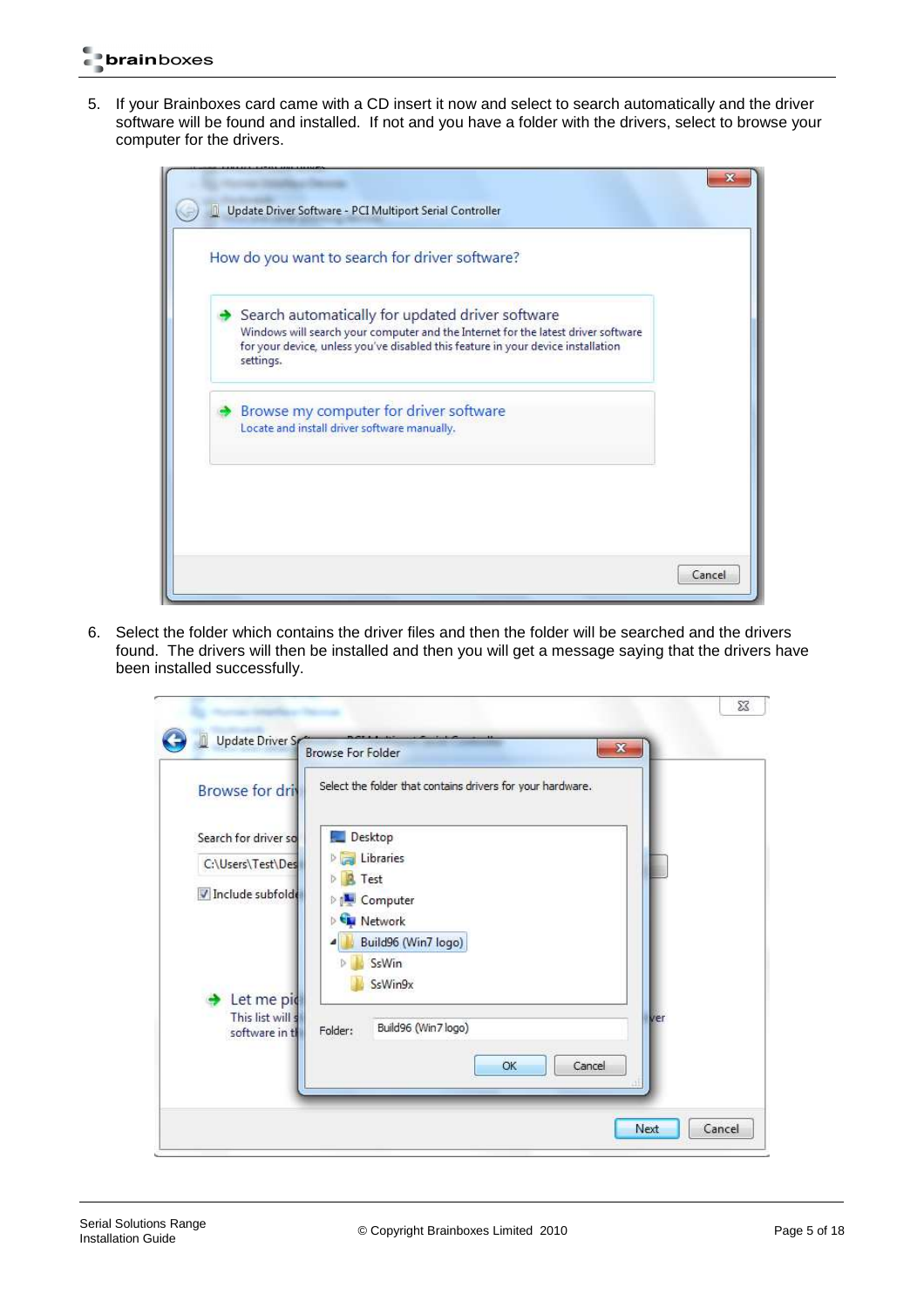# **2.2. Windows Vista/Server 2008 32 & 64 bit Installation**

1. Once you have booted up the computer the Found New Hardware wizard will appear and give you options to install the driver software for the Serial Solutions card. Click on the Locate and install driver software option and Windows update will be searched and install the drivers for the card and ports.

| Multiport Serial Controller                                       | Windows needs to install driver software for your PCI                                                                        |
|-------------------------------------------------------------------|------------------------------------------------------------------------------------------------------------------------------|
| for your device.                                                  | Locate and install driver software (recommended)<br>Windows will quide you through the process of installing driver software |
| Ask me again later                                                | Windows will ask again the next time you plug in your device or log on.                                                      |
|                                                                   | Don't show this message again for this device<br>Your device will not function until you install driver software.            |
|                                                                   | Cancel                                                                                                                       |
|                                                                   |                                                                                                                              |
|                                                                   |                                                                                                                              |
| Driver Software Installation<br>Installing device driver software |                                                                                                                              |

2. If the search on Windows update fails, or you are not connected to the internet you will be asked to insert the CD that came with the Brainboxes card. The CD will then be searched for the drivers and installed automatically. Please move on to step 6 if the drivers install automatically.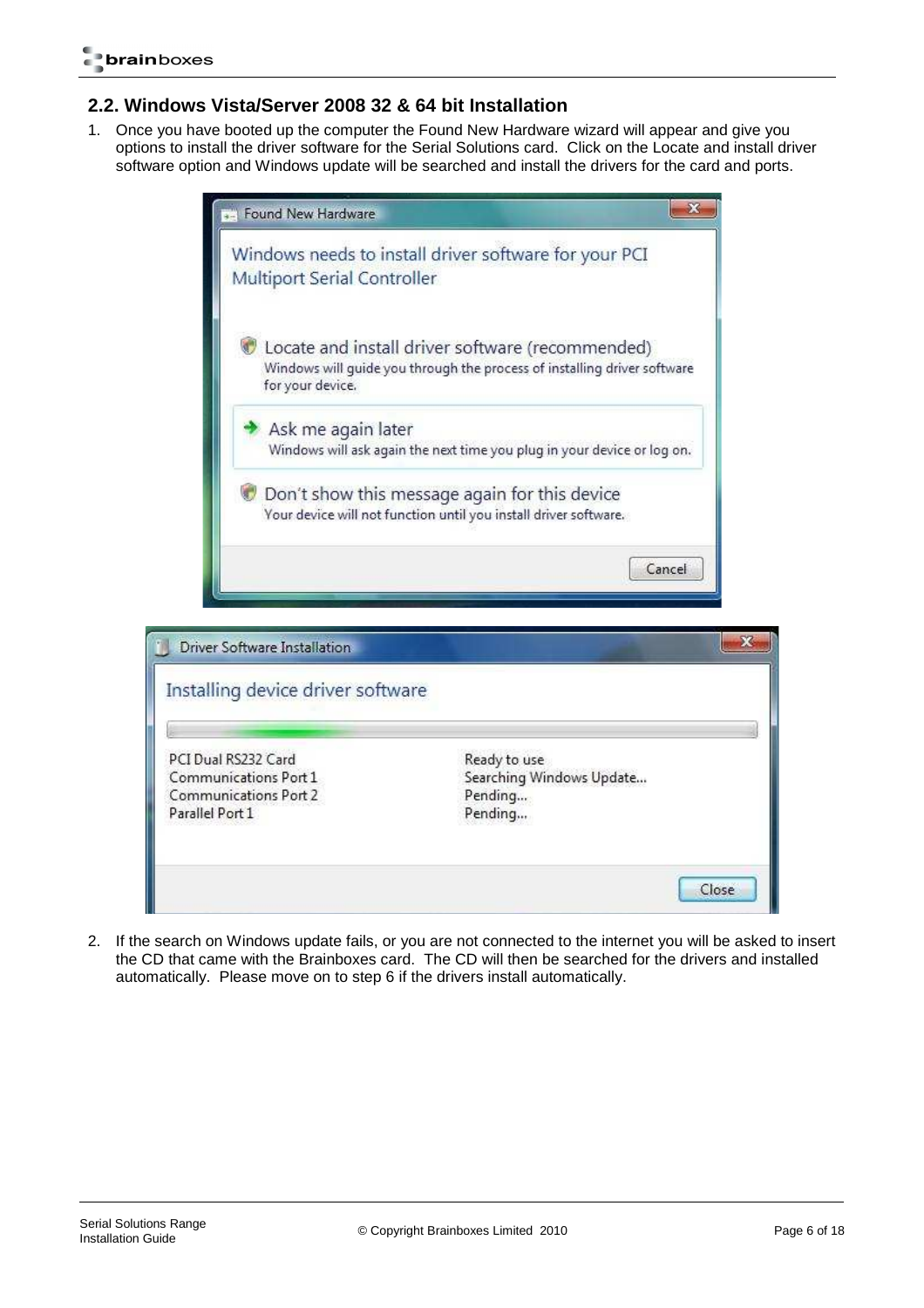3. If you don't have a disc, or have downloaded the latest drivers from our website, click on the option at the bottom of the page to show other options.



4. You will then be presented with two options. Click on the second one to browse your computer for the driver software.

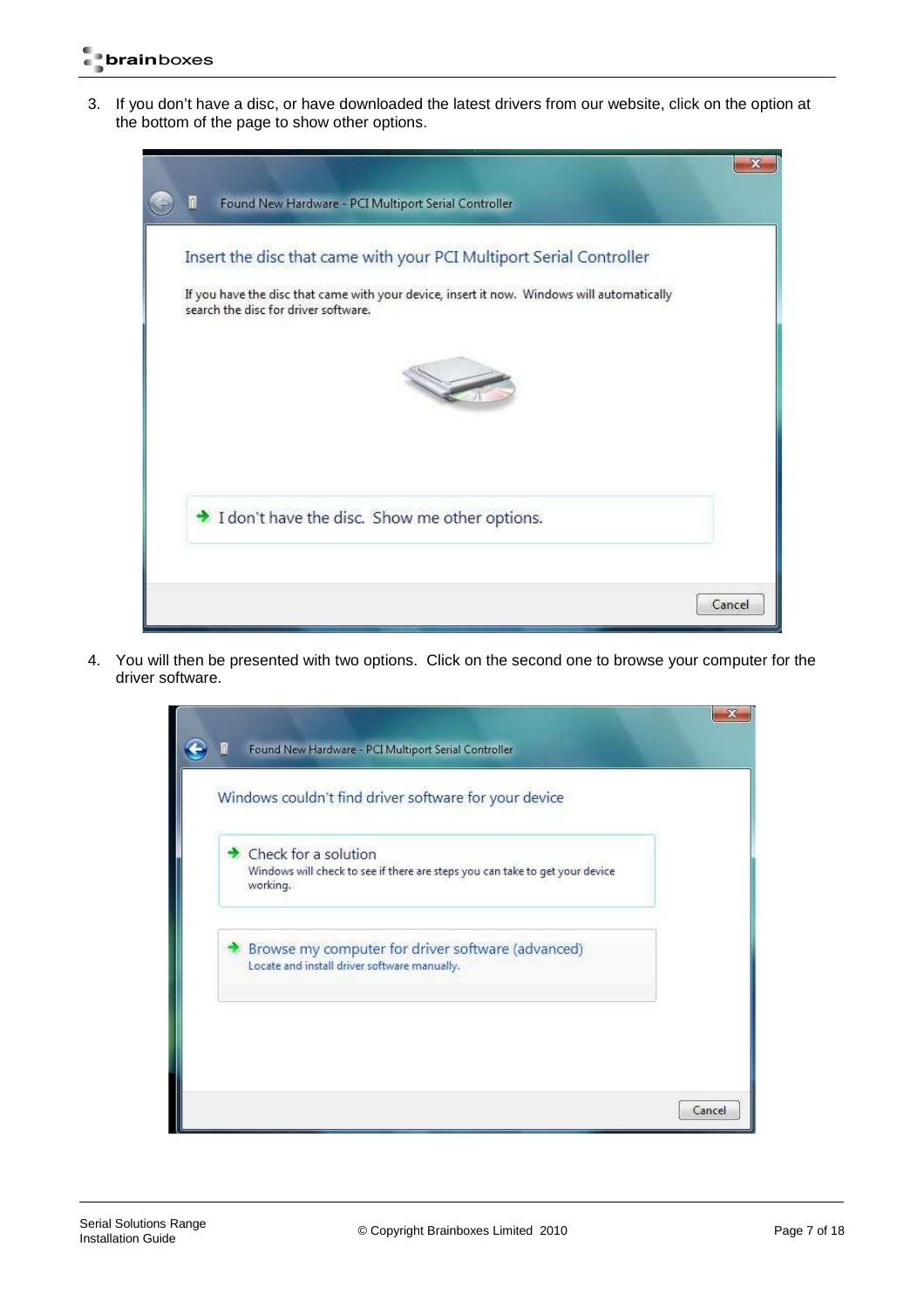5. You will then be asked to browse your computer for the folders with the drivers in. Select the file that has the drivers you want to install and click OK. Click next and the drivers will be automatically installed for the card.

| <b>Browse For Folder</b><br>Browse for driv<br>Select the folder that contains drivers for your hardware.<br>Search for driver so<br>Desktop<br>C:\Users\Test\Des<br><b>D</b> Test<br>Include subfolde<br>Public<br>Computer<br>Network<br>Build 95 (PX-279 Logo'd)<br>SsWin<br>SsWin9x<br>To view subfolders, dick the symbol next to a folder. | $\mathbf{x}$<br>e<br>OK<br>Cancel |
|--------------------------------------------------------------------------------------------------------------------------------------------------------------------------------------------------------------------------------------------------------------------------------------------------------------------------------------------------|-----------------------------------|
|--------------------------------------------------------------------------------------------------------------------------------------------------------------------------------------------------------------------------------------------------------------------------------------------------------------------------------------------------|-----------------------------------|

6. The drivers for the card will then have been successfully installed.

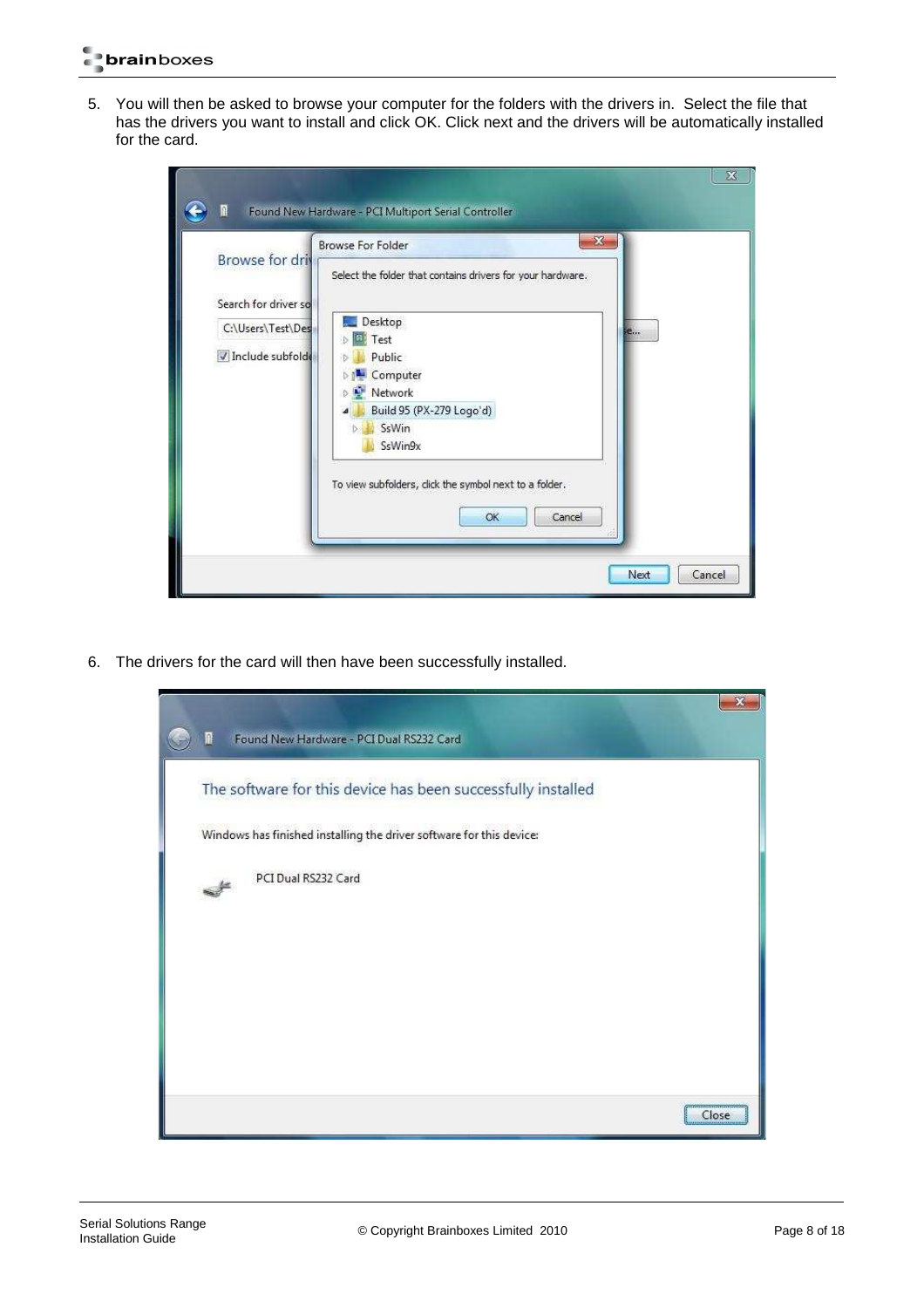# **2.3. Windows XP/Server 2003 Installation**

1. After your computer has booted up, a New Found Hardware Wizard will appear for the card that you inserted into the computer.

| <b>Found New Hardware Wizard</b> |                                                                                                                                                                            |
|----------------------------------|----------------------------------------------------------------------------------------------------------------------------------------------------------------------------|
|                                  | Welcome to the Found New<br>Hardware Wizard<br>This wizard helps you install software for:<br>Multifunction Device                                                         |
|                                  | If your hardware came with an installation CD<br>or floppy disk, insert it now.                                                                                            |
|                                  | What do you want the wizard to do?<br>O Install the software automatically (Recommended)<br>Install from a list or specific location (Advanced)<br>Click Next to continue. |
|                                  | Next ><br>Cancel<br><back< th=""></back<>                                                                                                                                  |

2. Insert the CD that came with your Brainboxes device and point the New Found Hardware Wizard to the CD.

| Please choose your search and installation options.                                                                                                            |
|----------------------------------------------------------------------------------------------------------------------------------------------------------------|
| → Search for the best driver in these locations.                                                                                                               |
| Use the check boxes below to limit or expand the default search, which includes local<br>paths and removable media. The best driver found will be installed.   |
| Search removable media (floppy, CD-ROM)                                                                                                                        |
| Include this location in the search:                                                                                                                           |
| <b>Browse</b>                                                                                                                                                  |
| Don't search. I will choose the driver to install.                                                                                                             |
| Choose this option to select the device driver from a list. Windows does not guarantee that<br>the driver you choose will be the best match for your hardware. |
|                                                                                                                                                                |
| < Back<br>Next ><br>Cancel                                                                                                                                     |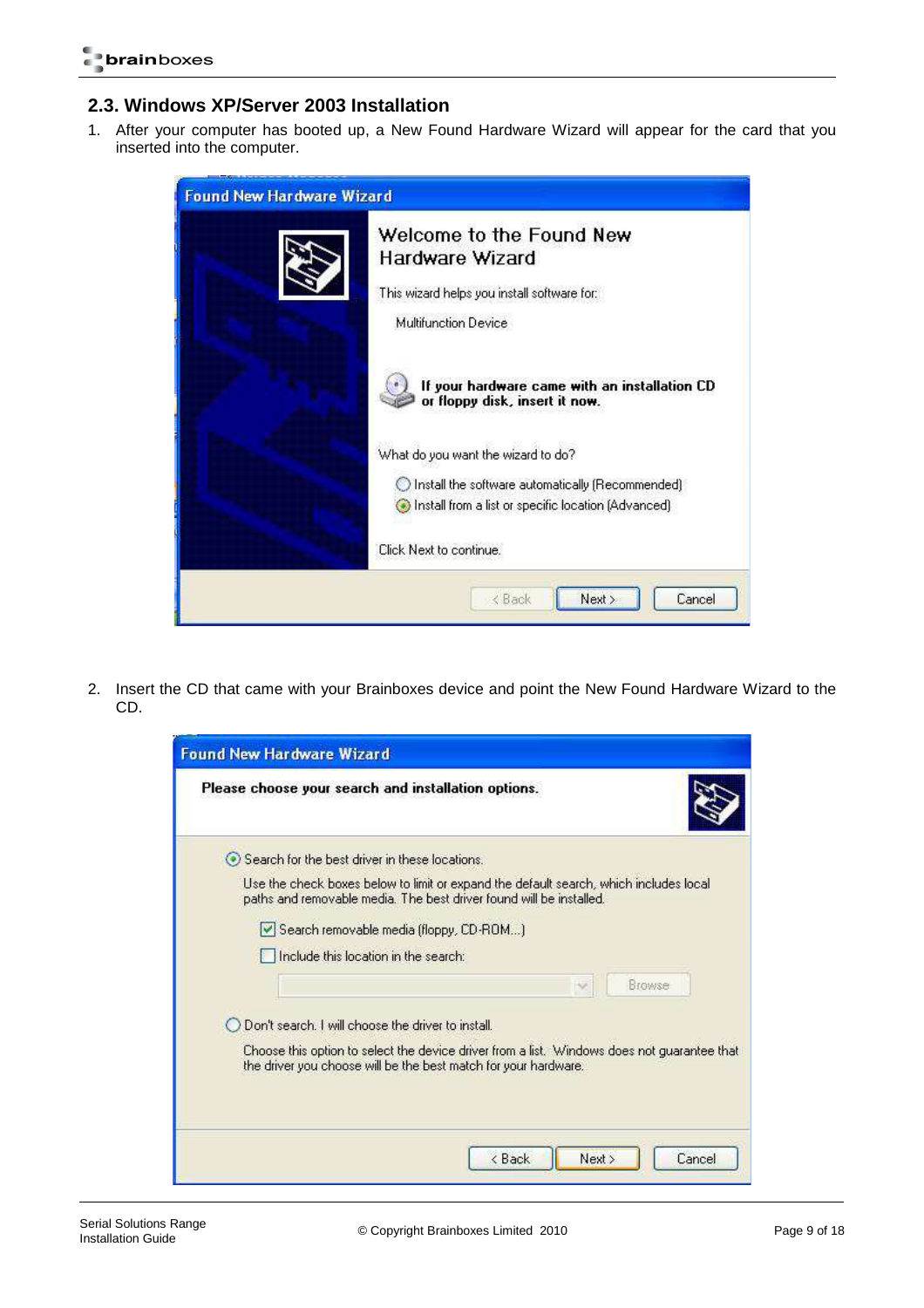3. The driver files will start to copy across to your computer. This example is for the PM-121 and may differ slightly for each product.

| <b>Found New Hardware Wizard</b>                        |                            |
|---------------------------------------------------------|----------------------------|
| Please wait while the wizard installs the software      |                            |
| Brain Boxes Limited - 2 Port PCMCIA 422/485 Card Port 2 |                            |
| SsCard.dll                                              |                            |
| To F:\WINDOWS\system32                                  | Cancel<br>< Back<br>Next > |

4. When the files have finished copying across the New Found Hardware Wizard will finish. Press 'Finish'.

| <b>Found New Hardware Wizard</b> |                                                                                                     |
|----------------------------------|-----------------------------------------------------------------------------------------------------|
|                                  | Completing the Found New<br>Hardware Wizard<br>The wizard has finished installing the software for: |
|                                  | Brain Boxes Limited - 2 Port PCMCIA 422/485 Card<br>Port 2                                          |
|                                  | Click Finish to close the wizard.                                                                   |
|                                  | Finish<br>Cancel<br><back< th=""></back<>                                                           |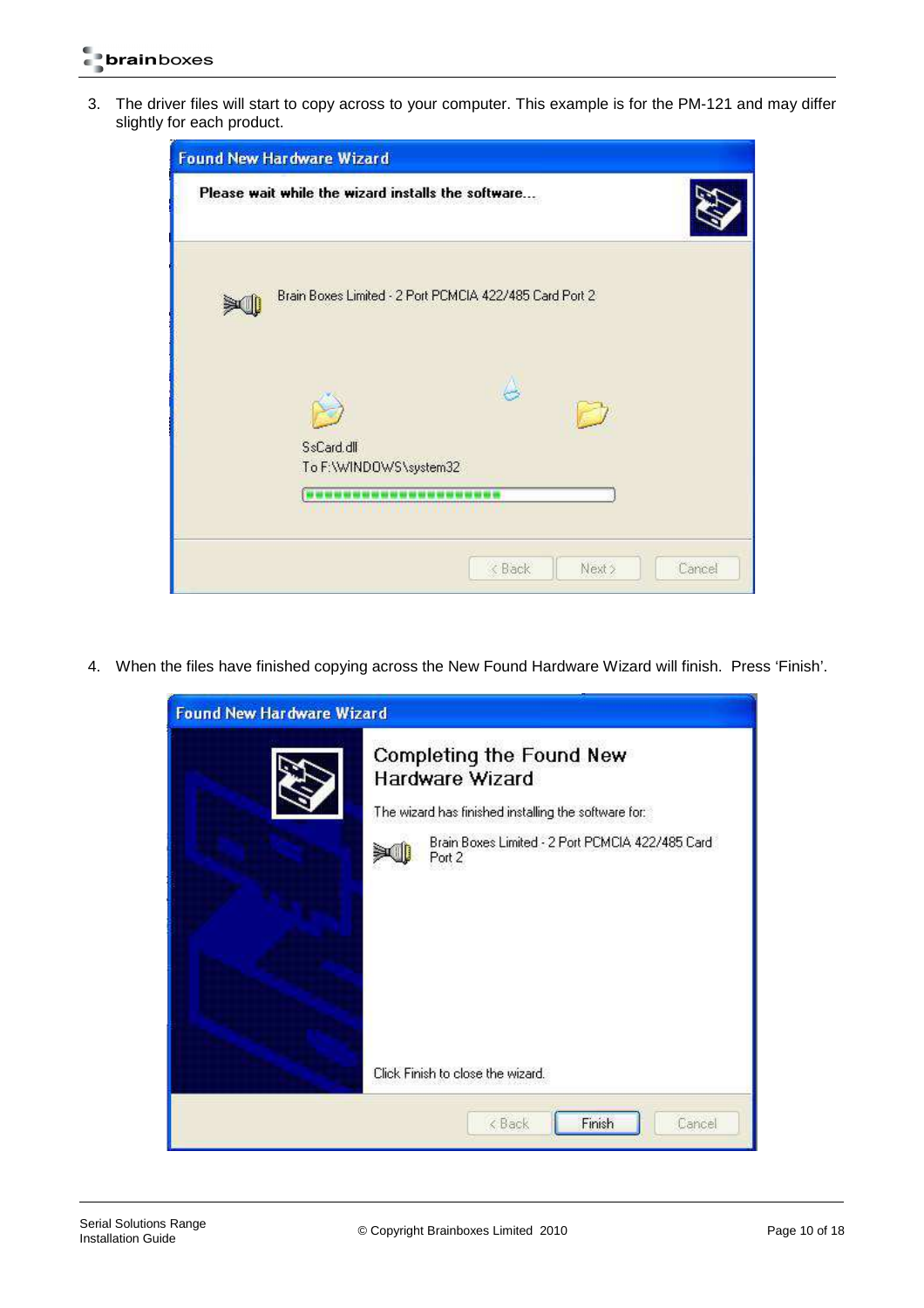5. A second New Found Hardware Wizard will appear. Choose to Install from a specific location (Advanced)



6. Again select to search from the removable media to search the CD.

| <b>Found New Hardware Wizard</b>                                                                                                                               |
|----------------------------------------------------------------------------------------------------------------------------------------------------------------|
| Please choose your search and installation options.                                                                                                            |
| Search for the best driver in these locations.                                                                                                                 |
| Use the check boxes below to limit or expand the default search, which includes local<br>paths and removable media. The best driver found will be installed.   |
| Search removable media (floppy, CD-ROM)                                                                                                                        |
| I Include this location in the search:                                                                                                                         |
| Browse                                                                                                                                                         |
| Don't search, I will choose the driver to install.                                                                                                             |
| Choose this option to select the device driver from a list. Windows does not guarantee that<br>the driver you choose will be the best match for your hardware. |
| < Back<br>Next ><br>Cancel                                                                                                                                     |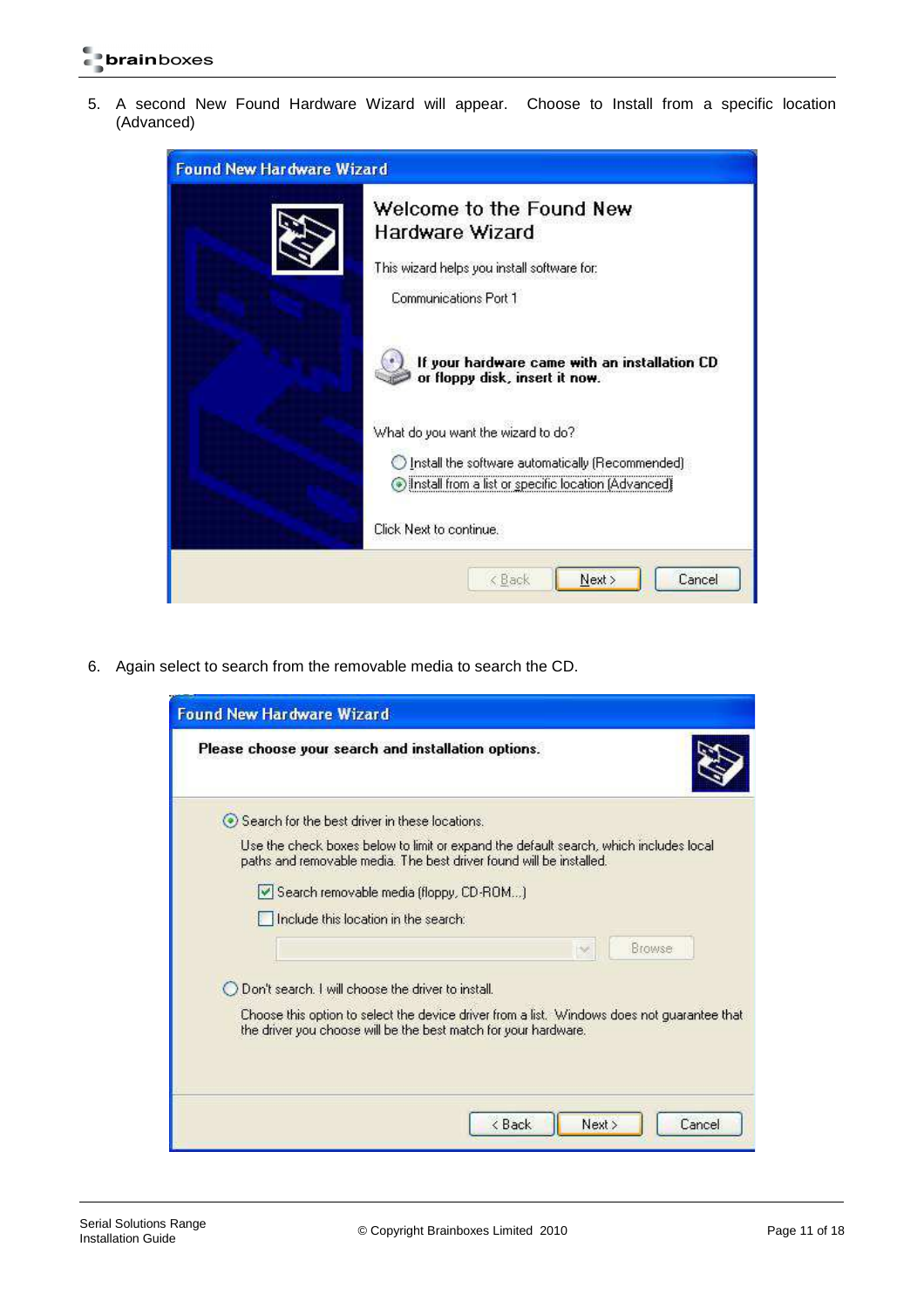7. When the files have finished copying across the Found New Hardware Wizard will finish. Press 'Finish'.



8. The New Found Hardware Wizard will appear again for other ports that are on the device. Follow the above instructions again to install the ports.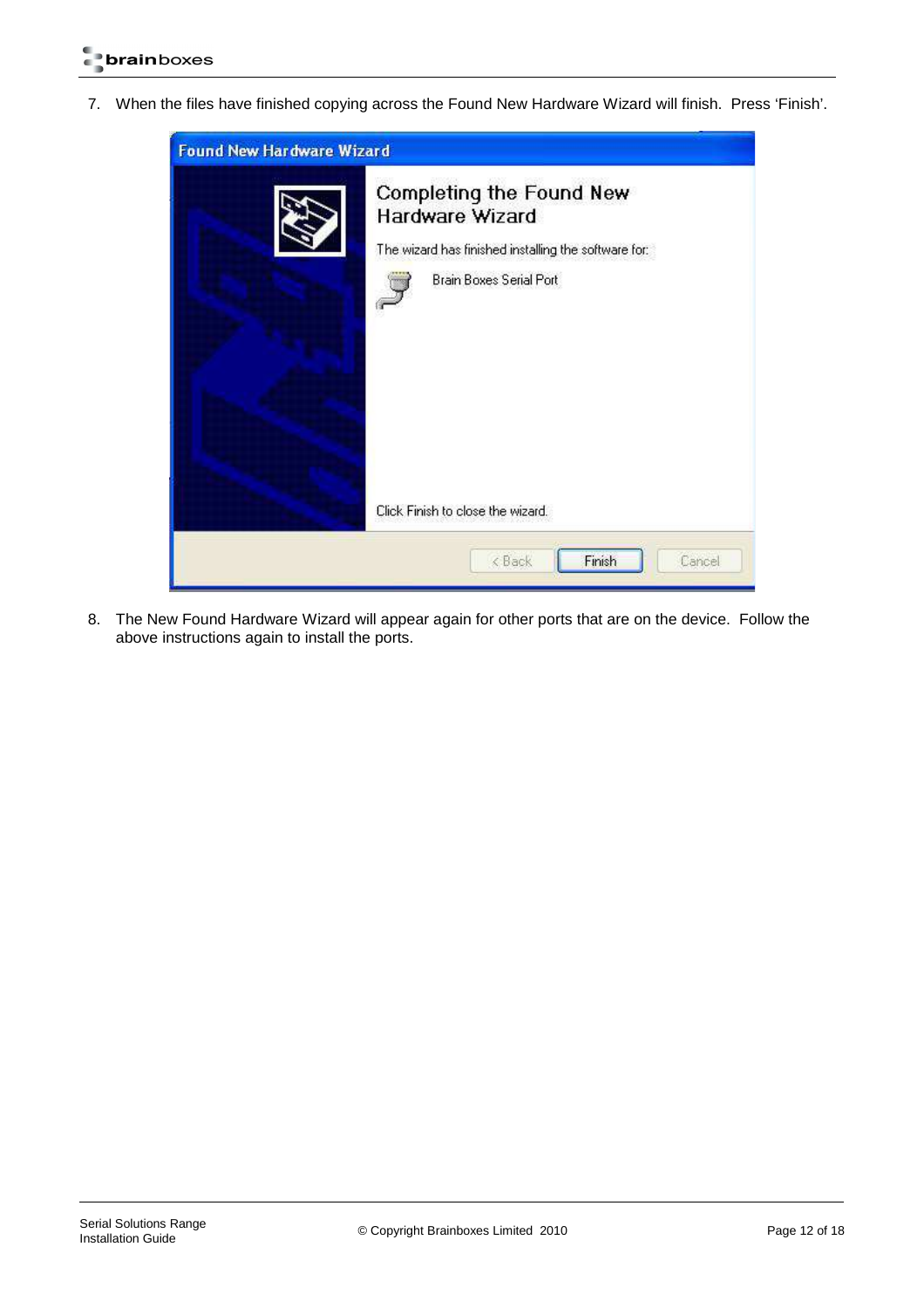## **2.4. Windows 98 Installation**

During the boot up process, Windows 98 will detect the Brainboxes card and you will briefly see a message box to this effect.



Insert the Serial Solutions CD ROM into an appropriate drive and click **Next**.



#### Select **Search for the best driver for your device**.

#### Click **Next** then Click **Specify a location**

In the location space type <drive>:\sswin9x where drive is the appropriate letter for your CDROM drive. Or select the location of the folder which contains the drivers.

#### Click **Next**

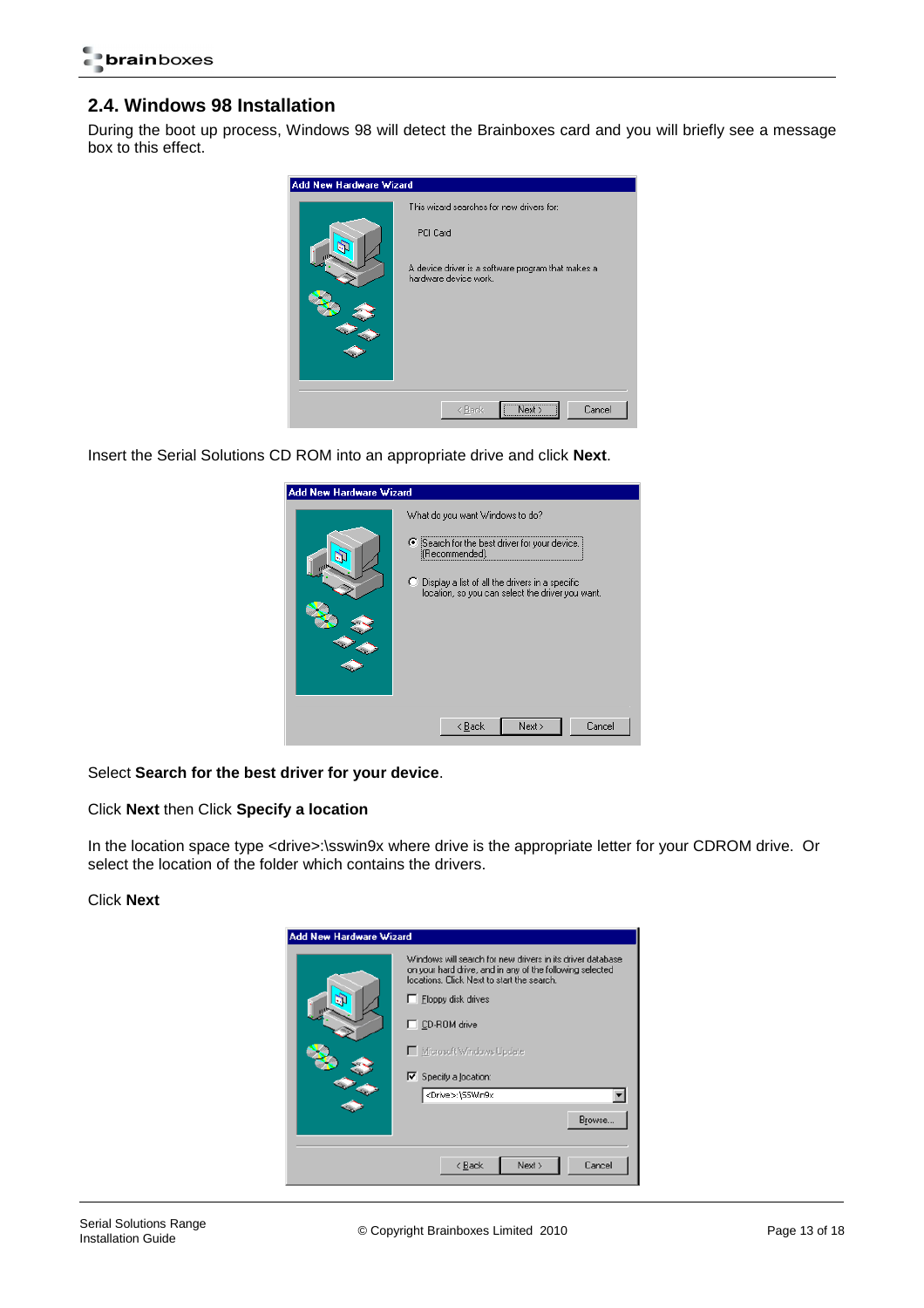#### Click **Next**



#### Click **Finish**

After copying the file, Windows 98 will then detect each of the serial ports in turn and install them as communication ports.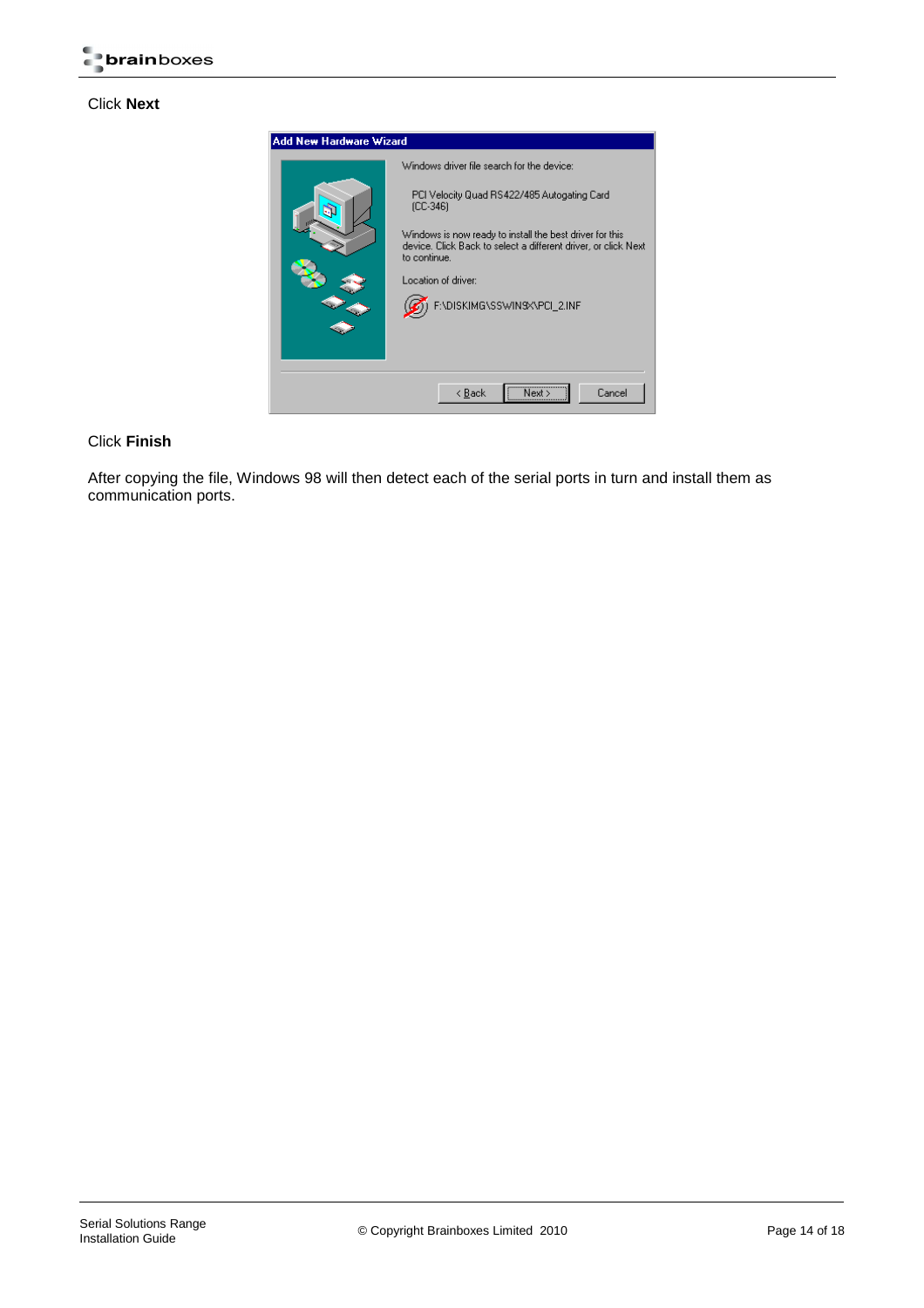## **2.5. NT Installation**

Insert the PCI Multiport Card into your PC, and restart. Place the supplied CD disc titled "Serial Solutions" in a suitable drive and from the start menu choose Run and enter a:\SSNT\setup.exe (where a: is the path to the CD drive).



Install shield will then install the driver software automatically – it will then copy the necessary files and start itself. This automatically detects your new PCI serial card(s) and does not require any further system restarting.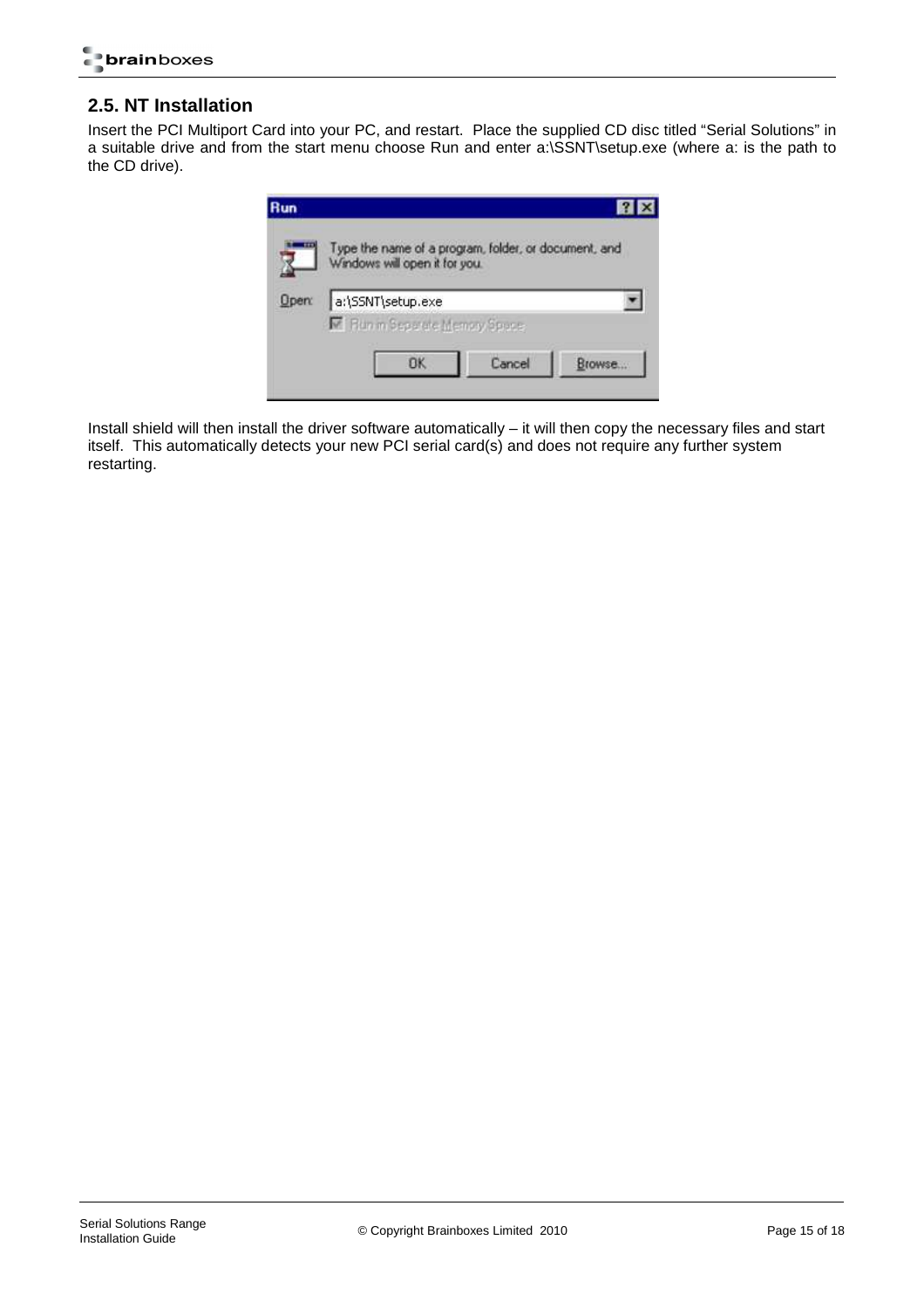### **2.6. DOS Installation**

The DOS installation procedure consists of 2 steps after the PCI Quad RS232 card is inserted:

- 1. Determining the resources that the PCI Quad RS232 has claimed.
- 2. Informing the Serial Solutions DOS device driver of those resources.

#### Determining PCI Multiport Resources

- Insert card into PC, as described in Chapter 2.
- Run BBCARDS.EXE, from the supplied CD by typing the following:

A:\ >BBCARDS

Where A:\ is the drive containing the supplied file.

BBCARDS will return a string that looks similar to the following (values contained in the string may differ in individuals PC's due to resource availability):

PCI Quad Users:

Card 1 is on bus 0, device 16, function 0 Card ID=2, revision 3: Quad RS232 Interrupt line 11 has been assigned 4 sets of 16550-compatible registers are at I/O address 0140 SISR is at I/O address 0104 Baud clock control is at I/O address 02d0 Write 0xf6 for /8 (default), 0xf2 for /4, 0xd6 for /2, 0xd2 for /1.

Note down IRQ, I/O address and SISR (the SISR is the Shared Interrupt Status Register, which is a read only register which returns an index value that identifies which port on the card has an interrupt awaiting servicing by the driver software.) In this case:

The  $IRQ = 11$ The I/O address  $= 0140$ The  $SISR = 0104$ 

#### NEWCOM.SYS Parameters

The NewCOM.SYS device driver included with the PCI Quad RS232 driver software is used to set up the card in DOS and has the following syntax:

NEWCOM.SYS /A port address, /L SISR, IRQ, range /B number buffer /S buffer /H Hardware Handshake

Where /A port address specifies COM number followed by a hexadecimal address in the form /Axy where x is COM port range and y is I/O address.

/L SISR, IRQ, range specifies SISR address, card interrupt and COM port range. The COM port(s). Range may be a single port OR a range of ports.

/B number buffer is used to set the number of pairs of buffers to be allocated to ports and is a decimal number in the range 1-maxport.

/S buffer Set size of all buffers in bytes, buffer is rounded to the nearest power of 2 and must be a decimal number in the range 32 to 32768. For any serial port opened two buffers of size buffer are allocated, one for input and the other for output.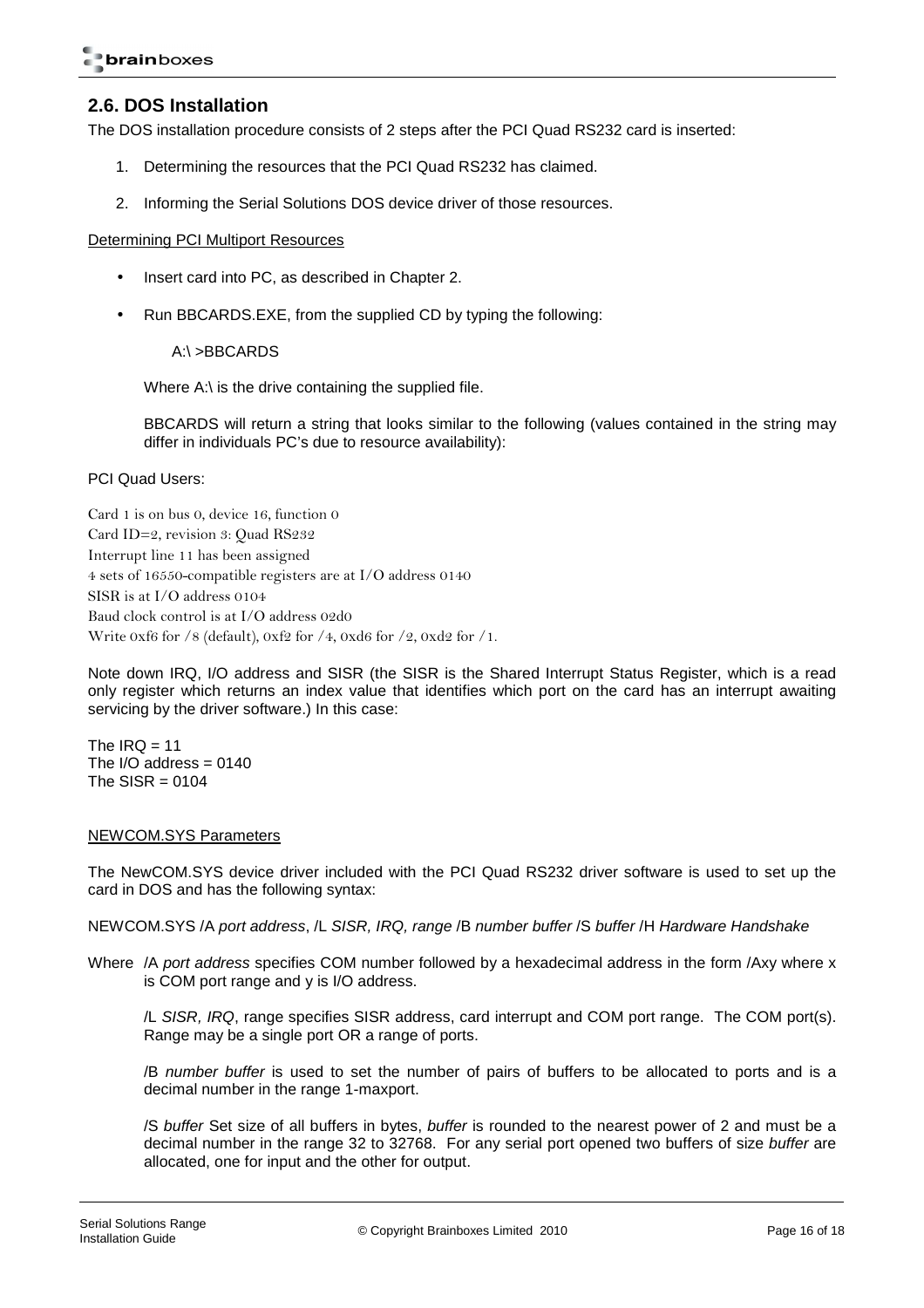/H hardware handshake selects which hardware handshake type to use on the specified ports. This is used in the following manner: /H range, hs where range specifies the COM port or ports and hs selects handshake type.

Handshake types available are:

- Type 0 RS232 DTR/CTS The PC only transmits when CTS is input true. When the PC is able to receive its sets DTR output true. The DSR and DCD inputs are ignored. The RTS output line is set true in case the external serial device needs a true signal.
- Type 4 3 Wire Handshake Really no handshake at all since the PC transmits irrespective of the handshake lines. The 3 wires are TxD, RxD and Ground, no other lines are required. Thus the CTS, DSR and DCD inputs are ignored. The RTS and DTR output line is set true just in case the external serial device needs a true signal.

#### Configuring and Installing NEWCOM.SYS

To load the Serial Solutions for DOS device driver an entry needs to be added to the CONFIG.SYS file. Any simple test editor, EDIT for example, can edit the CONFIG.SYS file. The installation procedure given below is for a PCI Lynx 8 port RS232 as COM5-COM12

The parameter required by the NEWCOM.SYS follows:

Port Address /A5-8, 0140

COM ports 5, 6, 7 and 8 are defined with an I/O address range that begins at 0140h and all subsequent ports have an I/O address that is 8 higher than the previous i.e. if COM5 has an address of 0140h, then COM6 will have an address of 0148h, COM7 an address of 0150h etc.

PCI Lynx 8 port RS232 Users: /A5-12,0140

SISR, IRC, Range.

/L 0104,11,5-8

0104h is the i/o address SISR, 11 is the IRQ and since the COM port range is COM5 – COM 8 range is entered as 5-8

PCI Lynx 8 port RS232 Users: /L 0104,11,5-12

Number Buffer.

/B8

 8 buffers are defined, though only four ports are in use – this is because buffers in DOS are assigned in a sequential order from COM1. Since the PCI Quad RS232 has been assigned COM port values of 5 to 8, all preceding COM ports, must have buffers assigned to them also.

PCI Lynx 8 port RS232 Users: /B12

Buffer Size

/S512

Buffer size set to 512 bytes.

Hardware Handshaking